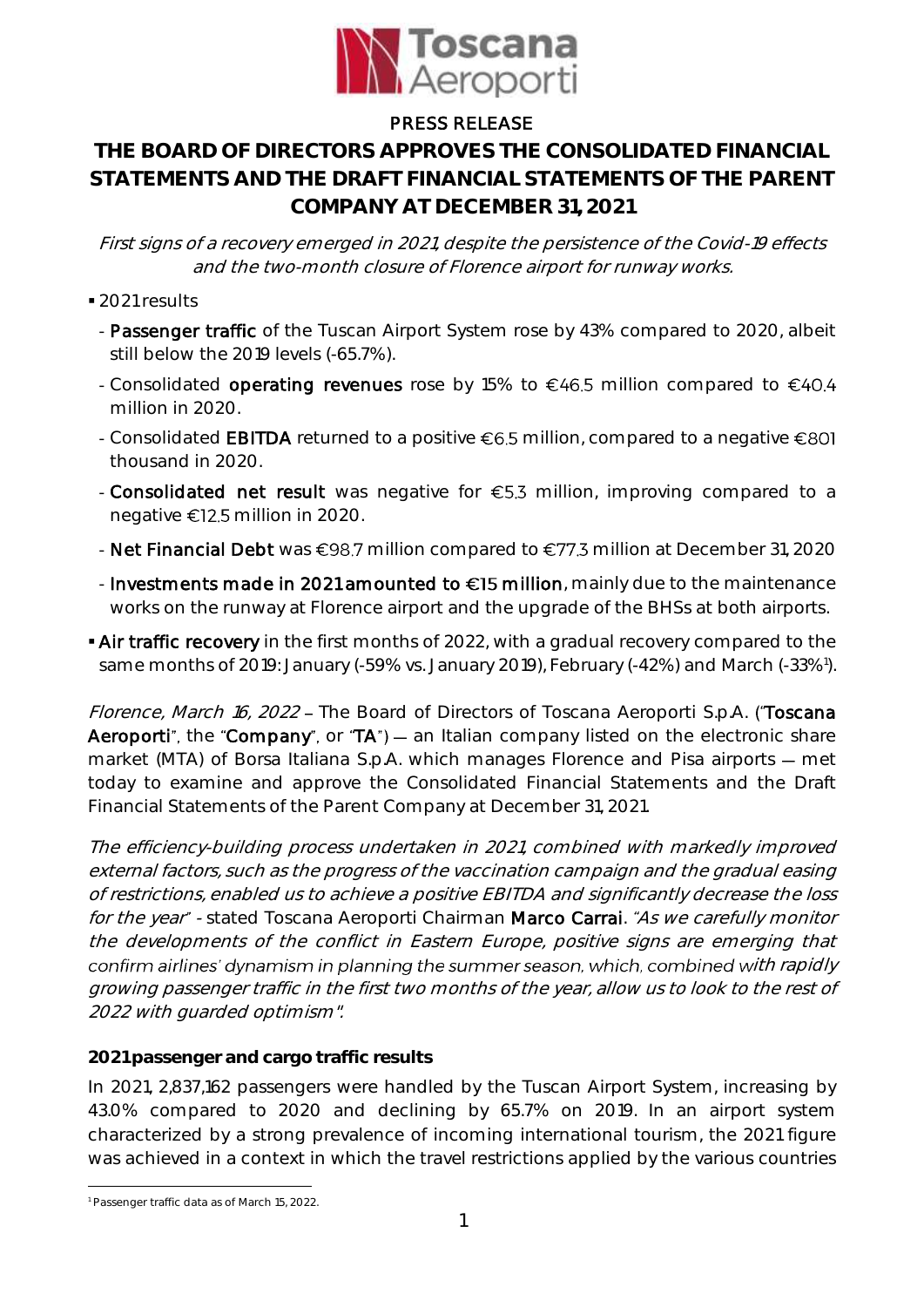to limit the effects of the pandemic had significant impacts on passenger traffic compared to 2019, the last pre-Covid year. 2021 was marked by the reduction to near zero of air traffic in the first five months of the year (-93.5% compared to the same period of 2019) due to the Covid-19 emergency and the closure of Florence airport in February and March 2021 for runway works. As of June, a gradual recovery was recorded (-74.7% compared to June 2019), which peaked in November (-34.6% compared to the same month of 2019), to then settle in the last month of the year (-42.9% compared to December 2019), due to the spread of the so-called Omicron variant.

Growth was reported compared to 2020 both in terms of total flights (+31.2%) and load factor of scheduled traffic (+6.9 pp), the latter amounting to 68.4%.

With 15,356 tons of carried goods and mail in 2021, cargo traffic rose by 14.0% compared to 2020 and by 16.5% compared to 2019.

### Pisa Galileo Galilei airport

In 2021, Pisa airport handled 1,999,137 passengers, increasing by 52.0% compared to 2020 and declining by 62.9% on 2019. Although remaining far below the 2019 levels, this result was driven by the positive performance of total flights (+39.7%) and the 70% load factor of scheduled traffic (+4.9 pp). In 2021, the number of passengers rose, both in national (+62.2%) and international (+44.5%) scheduled flights, with the domestic market recovering its percentage weight (44.9%) against the international one (55.1%), in contrast with prepandemic trends.

As regards cargo traffic, Pisa airport, with 15,248 tons of carried goods and mail, grew by 17.3% compared to 2020 and by 17.2% compared to 2019, driven by couriers' excellent performance and the all-cargo operations to New York.

### Florence Amerigo Vespucci airport

In 2021, Florence airport handled 838,025 passengers, up 25.2% compared to 2020 and down 70.8% on 2019. Beside the consequences of the pandemic, the 2021 figure was also impacted by the closure of Florence airport in February and March 2021 due to the planned periodic maintenance of flight infrastructures. In detail, an increase on 2020 was reported in terms of total flights (+20.7%) and load factor of scheduled traffic, which stood at 65.0% (+9.4 pp). International scheduled passenger traffic grew in 2021 (+35.4%) compared to national flights (-26.7%), in a context where the international market accounts for 90% of total traffic.

### **Consolidated operating results**

Total revenues at December 31, 2021 amounted to €60.0 million, up 17.7% compared to  $\epsilon$ 50.9 million in 2020. In detail:

- Operating revenues amounted to  $\epsilon$ 46.5 million, up 15.0% compared to  $\epsilon$ 40.4 million in 2020. In detail:
	- Aviation revenues reached €38.7 million, increasing by 27.3% compared to €30.4 million in 2020, as a result of the higher traffic handled in the year. Revenues generated by airport rights, charges and taxes grew (+30.5% or €26.4 million compared to €20.2 million in 2020), as did handling revenues (+20.9% or €12.3 million against €10.1 million in 2020).
	- Non-Aviation revenues were in line with the 2020 figure (-1.0%), going from  $\epsilon$ 14.7 million in 2020 to €14.5 million 2021. The higher traffic handled generated positive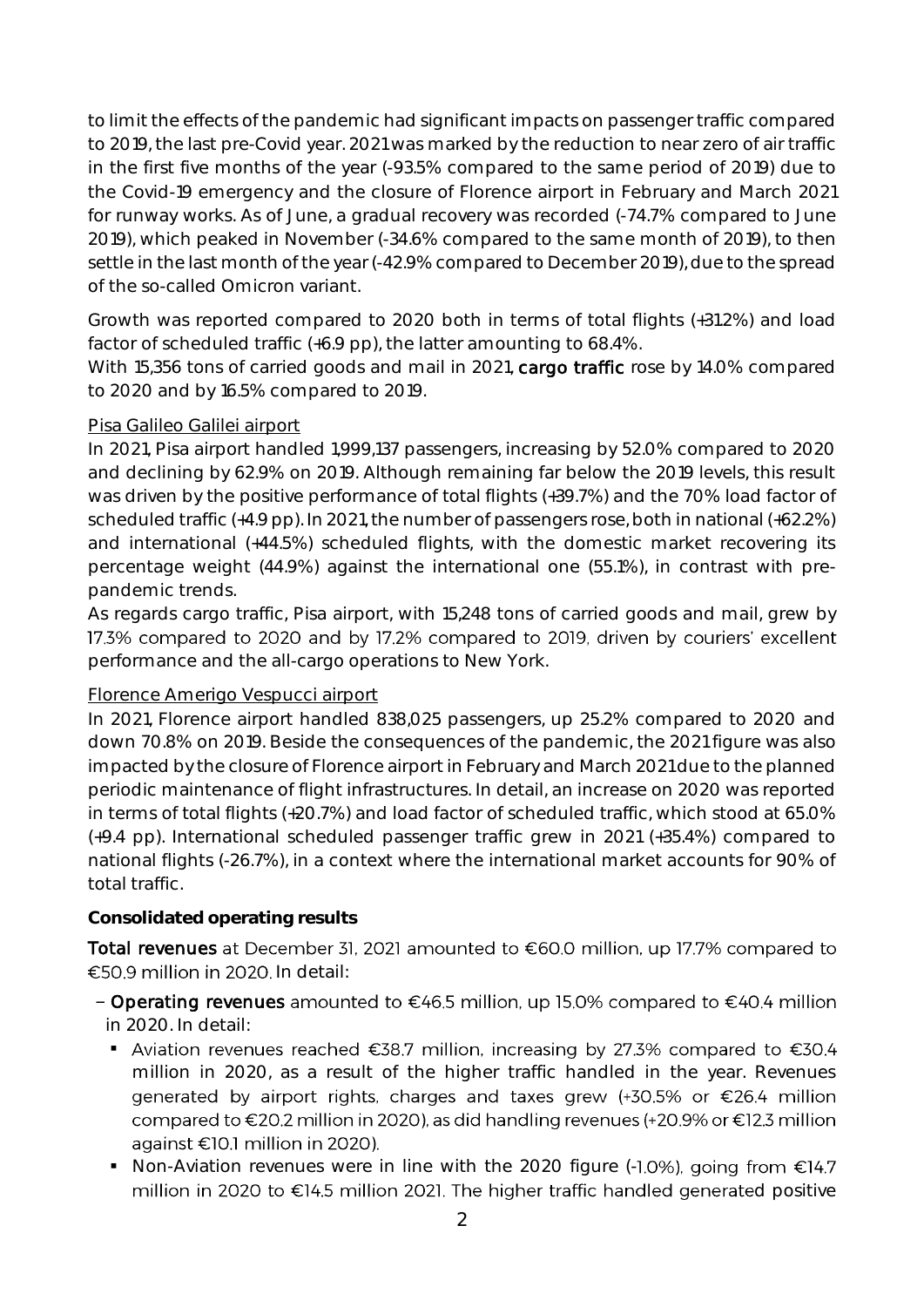effects on several activities, namely Parking Lots (+€473 thousand; +25.6%), Retail  $(+\epsilon$ 171 thousand; +6.2%) and Food  $(+\epsilon)$ 137 thousand; +12.2%); however, the persistent negative effects due to the pandemic continued to impact some sectors, specifically Advertising (- $\epsilon$ 604 thousand; -34.6%) and other subconcessions (- $\epsilon$ 443 thousand; -27.4%).

- Network development expenses amounted to  $\epsilon$ 6.7 million, up 44.9% compared to €4.6 million in 2020, in line with the traffic trend.
- Other revenues, essentially related to the charge-back of subconcessionaires' utilities, amounted to €1.9 million compared to €1.5 million in 2020.
- Revenues from construction services, directly connected with the investments made, amounted to €11.5 million, up 28.2% compared to €9.0 million in 2020.

Other income amounted to €12.1 million at December 31, 2021 compared to €10.1 million for 2020, which had included the  $\epsilon$ 10 million contribution issued by the Region of Tuscany to partially compensate for the damages suffered by the single operator of Pisa and Florence airports due to the COVID-19 pandemic. In 2021, this item included the income for the take-over value<sup>2</sup> of  $\epsilon$ 1.8 million and the grant of  $\epsilon$ 9.5 million for the Group from the compensation fund<sup>3</sup> for the damages caused by the Covid-19 health emergency.

Total costs stood at €65.6 million at December 31, 2021, up 6.1% compared to €61.8 million in 2020, attributable to the increase in operating costs due to the higher traffic handled and the increased costs for construction services associated with greater investments for the year. In detail:

- Operating costs amounted to  $\epsilon$ 55.7 million compared to  $\epsilon$ 53.9 million at December 31, 2020, with an increase  $-$  lower than the rise of operating revenues  $-$  of 3.5% compared to 2020. The change was chiefly attributable to the increase in service costs (+6.3%) and personnel costs (+4.5%), the first essentially due to higher expenses for maintenance services, the latter to the integration of the workforce of the new subsidiary, Toscana Aeroporti Costruzioni, the renewal of the national collective agreement and the reduced use of the Extraordinary Wages Guarantee Fund following the increase in traffic handled.
- Costs from construction services amounted to  $\epsilon$ 9.8 million in 2021, up  $\epsilon$ 1.9 million (+23.8%) compared to 2020, due to the same reasons as explained in the previous revenue item.

In light of the above, EBITDA was positive at  $\epsilon$ 6.5 million at December 31, 2021 compared to a negative €801 thousand in 2020.

<u>.</u>

<sup>&</sup>lt;sup>2</sup> Pursuant to Article 703 of the Italian Navigation Code, take-over value income relates to the value that, at the natural expiry of the concession, the incoming concessionaire is required to pay the outgoing concessionaire according to regulatory analytical accounting rules. This income refers to the share of planned maintenance that for the purposes of regulatory analytical accounting represents activities that will not be fully depreciated at the expiry date of the concession.

<sup>3</sup> Considering the significant losses incurred by the airport sector, paragraph 715 of Article 1 of Law 178 of 30 December 2020 (hereinafter also fects on the entire airport sector of the Covid-19 emergency, of which €735 million intended for airport operators and €65 million for airport handling service providers. The subsidy recognized in the 2021 Financial Statements attributable to the Group in relation to the period March 1, 2020 - June 30, 2020, calculated according to applicable legislation and requested by application filed on January 27, 2022, amounted to €9.5 million, of which approximately €7.3 million relating to the airport operator (€3.64 million of which was collected on March 8, 2022) and approximately €2.2 million to the subsidiary TAH.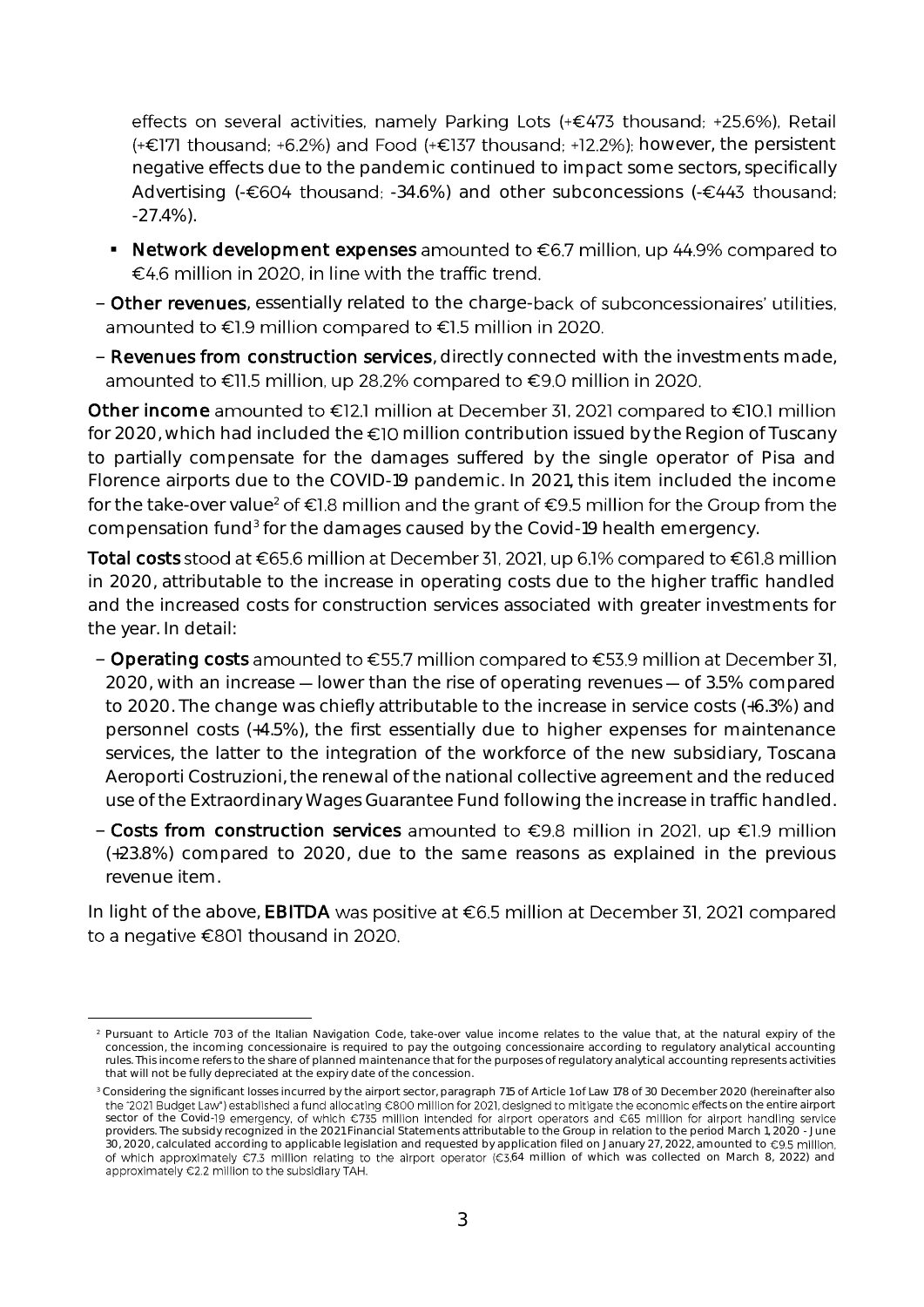Infrastructure costs, depreciation, amortization and provisions at December 31, 2021 totaled €16.3 million. The 17.7% increase compared to 2020 was due to higher restoration provisions.

EBIT went from a negative  $\epsilon$ 14.6 million at December 31, 2020 to a negative  $\epsilon$ 9.8 million in 2021.

Net finance costs were negative at €2.5 million, up €1.3 million on 2020 (negative at €1.2 million) mainly due to higher banking interests paid on outstanding loans.

PBT was negative for €12.3 million compared to a negative €15.9 million reported in 2020.

Following the downtrend of 2021 results, taxes for the year were positive at  $\epsilon$ 7.4 million (3.3 million in 2020), chiefly due to taxes paid in advance on the Group's tax losses.

In light of the foregoing, the Group's net result at December 31, 2021 was a net loss of €5.3 million, improving compared to a net loss of  $€12.5$  million in 2020.

#### **Investments and financial results**

The Group's overall investments for 2021 amounted to  $\epsilon$ 15.1 million, as a result of the upgrade of the BHS at both airports and the aforementioned works on the Florence runway.

At December 31, 2021, Net Financial Debt was  $\epsilon$ 98.7 million compared to  $\epsilon$ 77.3 million at December 31, 2020. Cash outflows for 2021 were attributable to the cash flows used for investments made in the period and the management of repayment of outstanding loans. The Debt /Equity ratio at December 31, 2021 was 0.96. Adjusted net financial debt, i.e., net of deferred payment commitments for acquisitions and right-of-use financial liabilities, amounted to €90.6 million in 2021 compared to €72.7 million at December 31, 2020.

**Significant events occurred after December 31, 2021**

### Passenger traffic results in January/February/March 2022

Passenger traffic started to recover in February (-41.8% on 2019) compared to January (-58.4% on 2019). Overall, in the first two months of the year, 441,919 passengers were handled by Florence and Pisa airports, marking an increase of +688% on the same period of 2021, albeit below the 2019 pre-Covid levels (-50.4%). Signs of a recovery were also confirmed in the first 15 days of March by the passenger traffic trend (-33.4% compared to the same period of 2019).

### Main news on the operations of Florence airport

Starting June 2022, Austrian Airlines will double its flights to Vienna, with 2 flights a day. Florence airport will also be served by the Volotea airline, which will operate the connection to Bordeaux.

### Main news on the operations of Pisa airport

Ryanair announced that the summer season will be in line with the 2019 pre-Covid summer in terms of number of flights and destinations. After the halt due to the pandemic, several connections have resumed, namely easyJet service to Manchester, London Luton and Berlin Brandenburg, AirBaltic flights to Riga and AirLingus to Dublin. Two new airlines, Flyr and Edelweiss, will connect Pisa to Oslo and Zurich, respectively.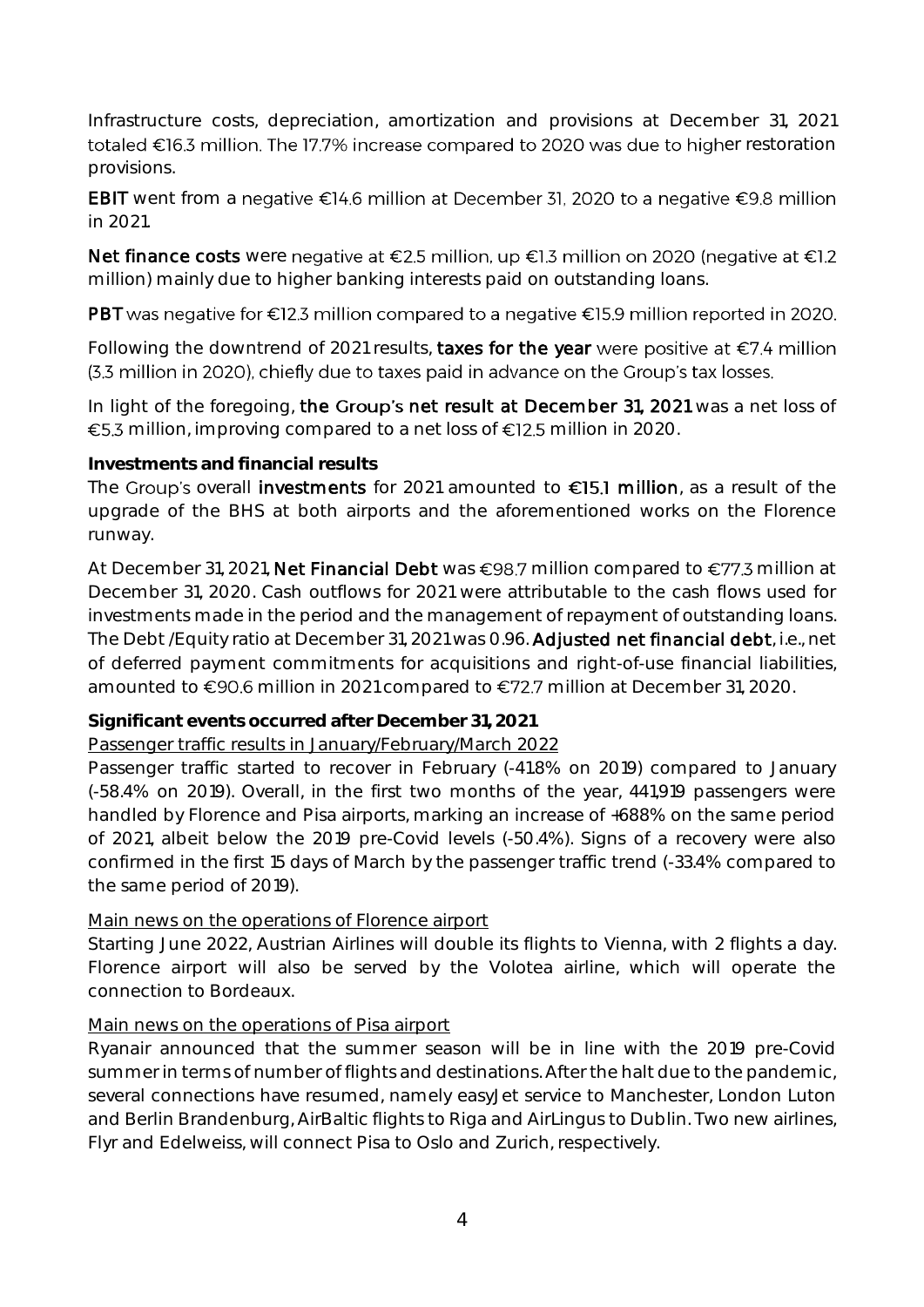#### Other changes

- Following the tensions between Ukraine and Russia, with effect from 27 February 2021, Italy, like other European countries, closed its airspace to Russian airlines. Consequently, Russia also closed its airspace to airlines from 36 countries, including Italy. The flights between Pisa and Lviv operated by Ryanair and between Pisa and Moscow Vnukovo operated by Pobeda have been cancelled.
- On March 8, ENAC (the Italian Civil Aviation Authority) disbursed €3.64 million to the Parent Company as a 50% advance on the compensation claims (portion of the airport operator) filed for the damages caused by the Covid-19 health emergency. This disbursement is due to implementation of Law No. 178 of 2020 (2021 Budget Law), which provides for the establishment of a fund of €800 million to compensate airport operators for damages. In 2021, this contribution amounted to €7.3 million for the Parent Company and to €2.2 million for the subsidiary Toscana Aeroporti Handling.

#### **Outlook**

2021 was another year impacted by the effects of the coronavirus epidemic on the global economy, global transport networks and air transport in particular, and, even more so for Italy, on domestic and international tourism. In February, Toscana Aeroporti grew gradually by +688% compared to 2021, improving sharply although remaining below the 2019 progressive results for January-February (-50.4%). In light of the constantly evolving nature of the phenomenon, the negative effect on 2022 financial results is expected to continue to be significant, also considering that the gradual recovery of operations, facilitated by the progress of the vaccination campaign, is nonetheless accompanied by new international tensions, as a consequence of the conflict between Russia and Ukraine, which may affect passenger mobility due to both security issues and price increases owing to the rise in the costs of energy sources (natural gas, electricity and oil).

#### **FURTHER RESOLUTIONS**

**Remuneration Report, Corporate Governance Report and Consolidated Disclosure on Non-financial Information**

During today's meeting, the Board of Directors approved the Report on the policy regarding remuneration and fees paid prepared pursuant to Article 123-ter of Legislative Decree No. 58 of February 24, 1998 ("TUF"), the Report on Corporate Governance and Ownership Structure, prepared pursuant to Article 123-bis of TUF and the Consolidated Disclosure on Non-financial Information prepared pursuant to the new Legislative Decree No. 254/2016. The above-mentioned reports will be made available to the public within the terms provided for by laws and regulations.

### **Independence and self-assessment**

With regard to the Directors currently in office, on the basis of the information received from the said Directors and of the declarations that they rendered during the session in question, the Company's Board of Directors has assessed and acknowledged that the independence requirements set out in Article 148, paragraph 3, of the Consolidated Law on Finance have been satisfied by Directors Elisabetta Fabri, Antonella Mansi, Giorgio De Lorenzi, Patrizia Pacini, Mirko Romoli Fenu, Claudio Bianchi, Nicoletta De Francesco, Gino Mannocci and Cristina Martelli. In addition, the Board of Directors assessed that Director Stefano Bottai meets the independence requirements pursuant to the Corporate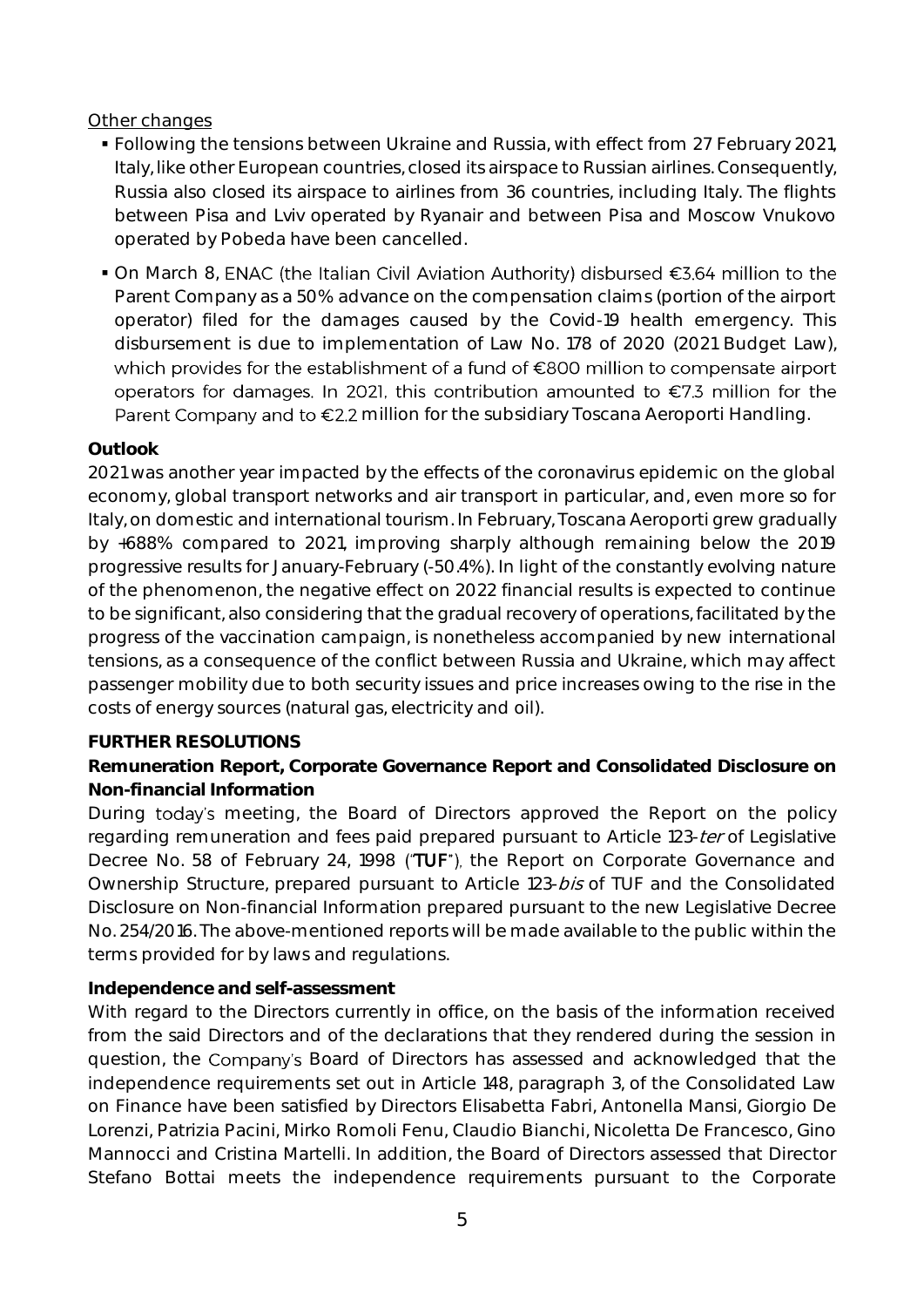Governance Code and that Director Saverio Panerai meets the requirements pursuant to Legislative Decree No. 58/1998.

The Board of Directors also received the Board of Statutory Auditors' self-assessment report, which confirms that all of its members meet the professionalism and independence requirements, and the self-assessment report on the functioning of the Board of Statutory Auditors, as required by the Rules of Conduct for Boards of Statutory Auditors of Listed Companies and in accordance with the Corporate Governance Code.

#### **GENERAL SHAREHOLDERS' MEETING**

The Board of Directors has granted the Chairman of the Board the powers to call the annual General Shareholders' Meeting and also resolved to submit for the approval of the said General Shareholders' Meeting the motion to cover the loss for the year amounting to  $\epsilon$ 6,044,603 drawing down from the unrestricted equity reserves an equal amount.

The consolidated financial statements at December 31, 2021 are attached hereto, which are currently being audited by the Independent Auditors entrusted with the auditing of the Toscana Aeroporti Group.

\*\*\*

\*\*\*

The Director responsible for financial reporting, Marco Gialletti, declares, pursuant to Article 154-bis, paragraph 2, of the Consolidated Law on Finance (TUF), that the accounting information contained in this press release corresponds to the documentary results, books and accounting records.

\*\*\*

The Consolidated Financial Report at December 31, 2021 will be made available to the public on the registered office of the company, in the 1INFO authorized storage system (www.1info.it) and on the company's website (ww.toscana-aeroporti.com, "Investor Relations section).

This press release uses certain "alternative performance measures" not specified in IFRS-EU accounting standards, the meaning and content of which are described below, in line with Recommendation CESR/05-178b published on November 3, 2005:

\*\*\*

Gross Operating Profit (EBITDA): defined as the difference between revenues (Aviation, Non-Aviation, Final difference in inventories, other revenues and income) and operating costs (raw materials, services, personnel, fees, sundry operating expenses). This is the margin earned before determining amortization/depreciation and write-downs, allocations to provisions for risks and charges and the bad debt reserve, financial operations and taxes.

Operating Profit (EBIT): defined as the difference between the Gross Operating Profit and the value of amortization/depreciation, provisions for risks and liabilities, and the bad debt reserve. This is the margin earned before financial operations and taxes.

Net Financial Debt: defined as the algebraic sum of cash and cash equivalents, current and noncurrent financial receivables and payables. \*\*\*

This press release contains forward-looking statements indicated in the section "Outlook". These forward-looking statements are based on the present expectations and projections of the Toscana Aeroporti Group concerning future events, and they are, by their very nature, intrinsically risky and uncertain. Actual results may differ significantly from those contained in said forward-looking statements due to multiple factors, including changes in macroeconomic conditions and in the economic growth, as well as other changes in business conditions, a continuous volatility and a further deterioration of capital and financial markets, and many other factors, the majority of which are not under the control of the Group.

\*\*\* This press release is also available on the corporate website at the following address www.toscana aeroporti.com, "Investor Relations" section.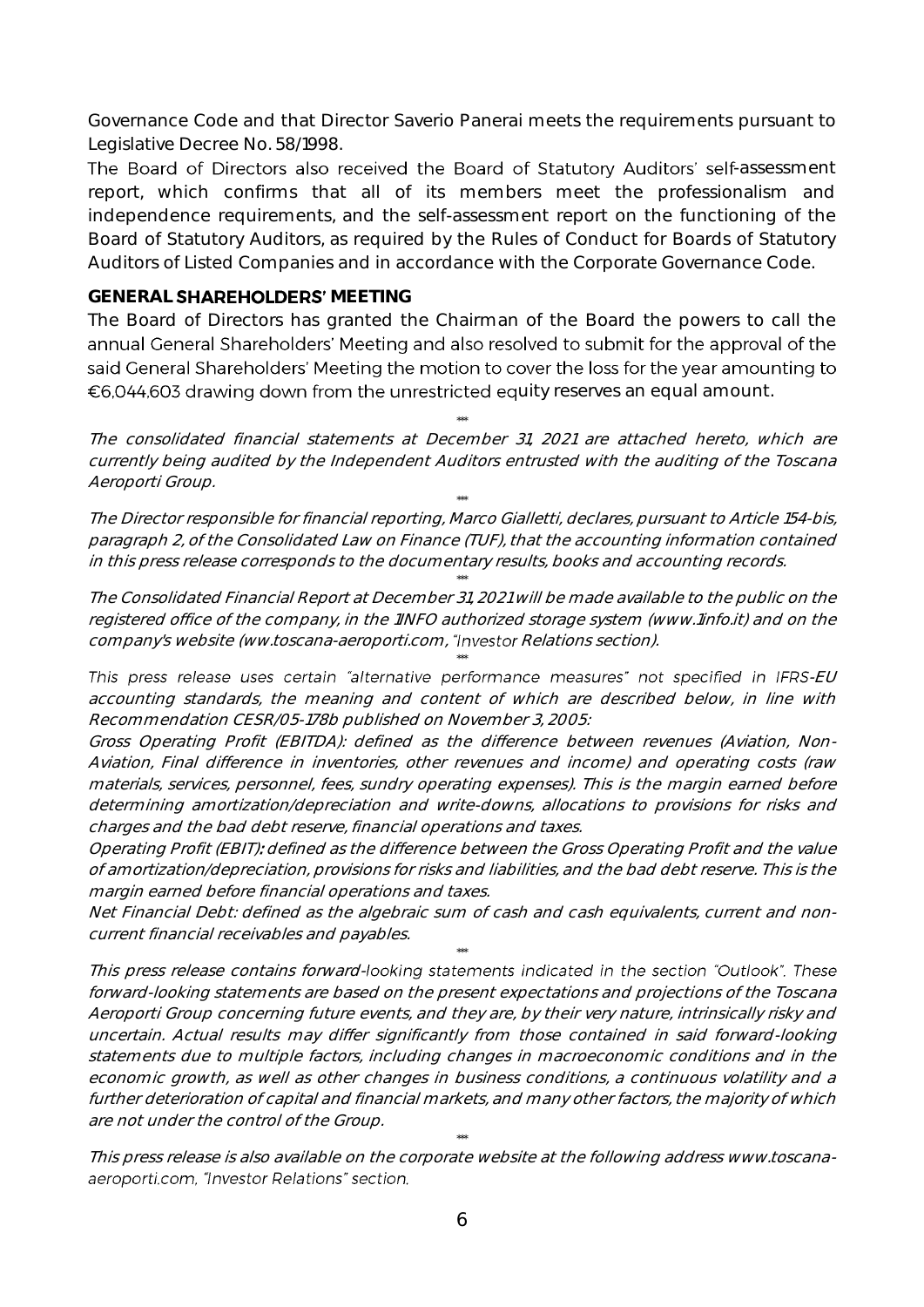#### Contacts: Investor Relations: Toscana Aeroporti S.p.A.

Gabriele Paoli Investor Relations Manager Tel. +39 050/849 240 gabriele.paoli@toscana-aeroporti.com

#### Media Relations: Barabino & Partners

Giovanni Vantaggi Tel. 02/72.02.35.35 g.vantaggi@barabino.it Mobile 328/83.17.379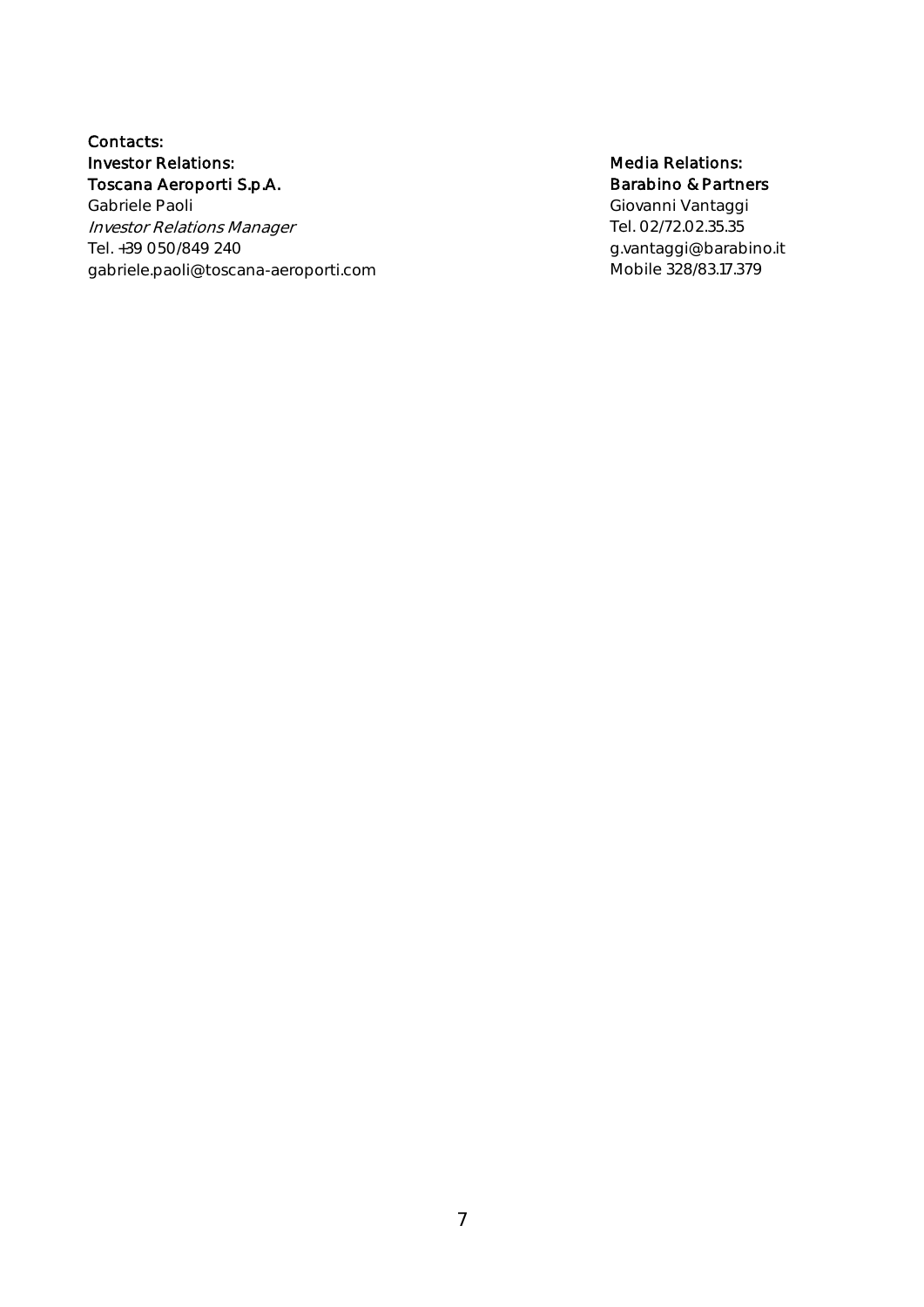| TOSCANA AEROPORTI GROUP - CONSOLIDATED INCOME STATEMENT                                                                                                                       |                                           |                                           |  |  |
|-------------------------------------------------------------------------------------------------------------------------------------------------------------------------------|-------------------------------------------|-------------------------------------------|--|--|
| $\epsilon$ thousand                                                                                                                                                           | 2021                                      | 2020*                                     |  |  |
| <b>REVENUES</b><br>Operating revenues<br>Other revenues<br>Revenues from construction services<br><b>TOTAL REVENUES (A)</b>                                                   | 46,525<br>1,914<br>11,522<br>59,961       | 40,440<br>1,499<br>8,988<br>50,927        |  |  |
| OTHER INCOME (B)                                                                                                                                                              | 12,135                                    | 10,060                                    |  |  |
| <b>COSTS</b><br>Operating costs<br>Consumables<br>Personnel costs<br>Service costs<br>Sundry operating expenses                                                               | 812<br>27,408<br>23,097<br>1,753<br>2,669 | 896<br>26,239<br>21,726<br>2,800<br>2,192 |  |  |
| Airport fees<br>Total operating costs<br>Costs for construction services<br><b>TOTAL COSTS (C)</b>                                                                            | 55,738<br>9,822<br>65,561                 | 53,853<br>7,935<br>61,788                 |  |  |
| GROSS OPERATING MARGIN (A+B-C)<br>Depreciation, amortization and write-downs<br>Provision for risks and repairs<br>Net reversals (write-downs) of trade and other receivables | 6,535<br>10,706<br>4,453<br>1,141         | $-801$<br>10,444<br>1,736<br>1,668        |  |  |
| <b>OPERATING RESULT</b>                                                                                                                                                       | $-9,765$                                  | $-14,649$                                 |  |  |
| <b>NET FINANCE COSTS</b><br>Finance income<br>Finance expense<br>Gains (losses) from investments<br><b>TOTAL NET FINANCE COSTS</b>                                            | 8<br>$-2,591$<br>76<br>$-2,507$           | 8<br>$-1,347$<br>101<br>$-1,237$          |  |  |
| PROFIT (LOSS) BEFORE TAXES<br>Taxes for the period                                                                                                                            | $-12,272$<br>7,412                        | $-15,886$<br>3,289                        |  |  |
| PROFIT/(LOSS) FOR THE YEAR<br>Minority interests                                                                                                                              | $-4,860$<br>$-396$                        | $-12,598$<br>128                          |  |  |
| <b>GROUP'S NET PROFIT/(LOSS)</b>                                                                                                                                              | $-5,256$                                  | $-12,470$                                 |  |  |
| Earnings per share $(\epsilon)$<br>Diluted earnings per share $(\epsilon)$                                                                                                    | (0, 2824)<br>(0, 2824)                    | (0,6700)<br>(0,6700)                      |  |  |

\* The item "Other income" was restated; in 2020, this item had been included under "Other revenues".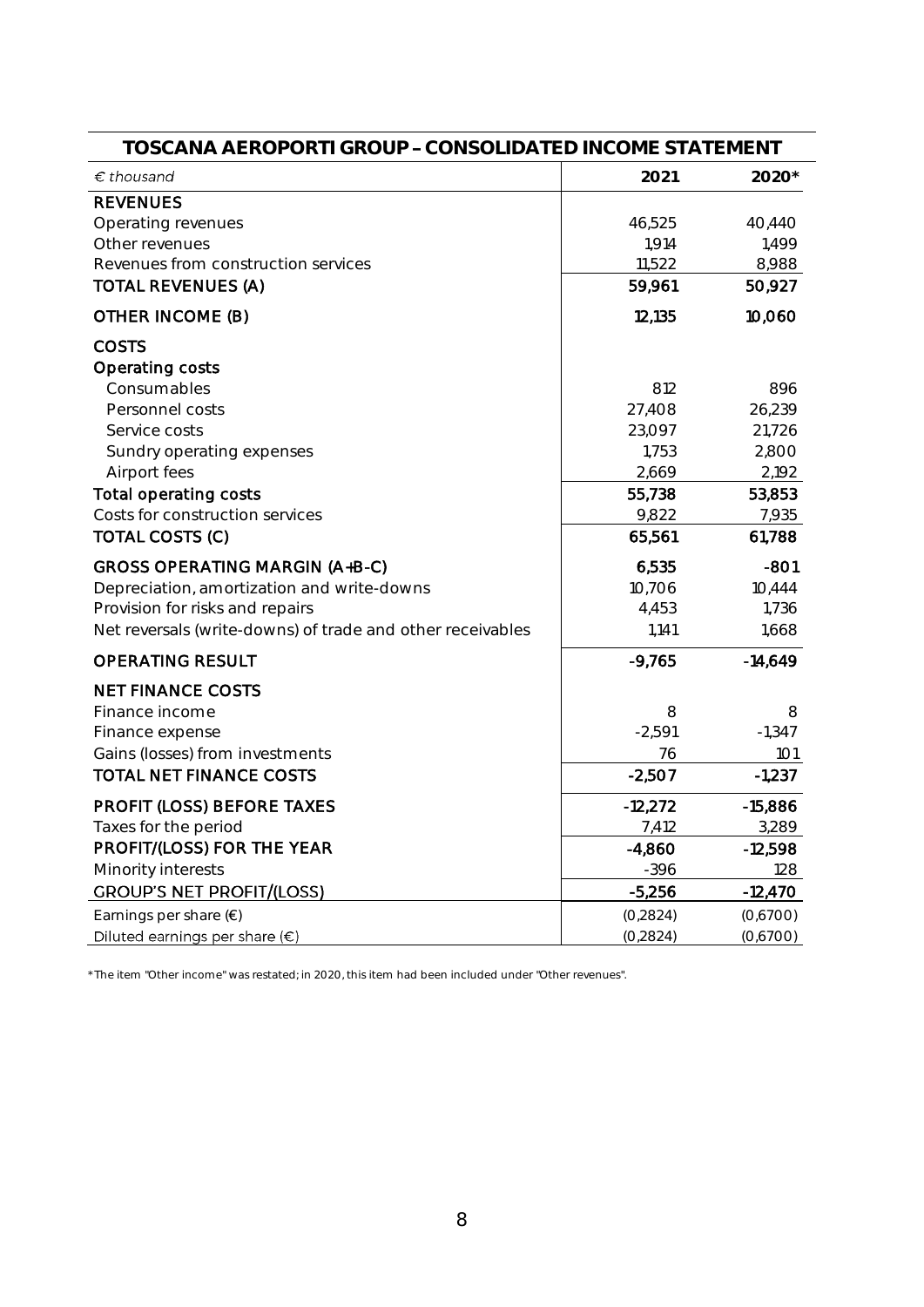| TOSCANA AEROPORTI GROUP – CONSOLIDATED STATEMENT OF COMPREHENSIVE INCOME                            |          |           |  |  |
|-----------------------------------------------------------------------------------------------------|----------|-----------|--|--|
| $\epsilon$ thousand                                                                                 | 2021     | 2020      |  |  |
| PROFIT/(LOSS) FOR THE YEAR (A)                                                                      | $-4,860$ | $-12,598$ |  |  |
| Other comprehensive income/(loss) that will subsequently be<br>reclassified through profit or loss: |          |           |  |  |
| - Income/(loss) arising from the determination of the Termination<br>Benefit after tax              | 193      | $-151$    |  |  |
| COMPREHENSIVE INCOME/(LOSS) FOR THE YEAR<br>$(A) + (B)$                                             | -4.667   | $-12,749$ |  |  |
| Minority interests                                                                                  | -409     | 14O       |  |  |
| GROUP'S COMPREHENSIVE INCOME/(LOSS) FOR THE<br><b>YEAR</b>                                          | -5,076   | $-12.609$ |  |  |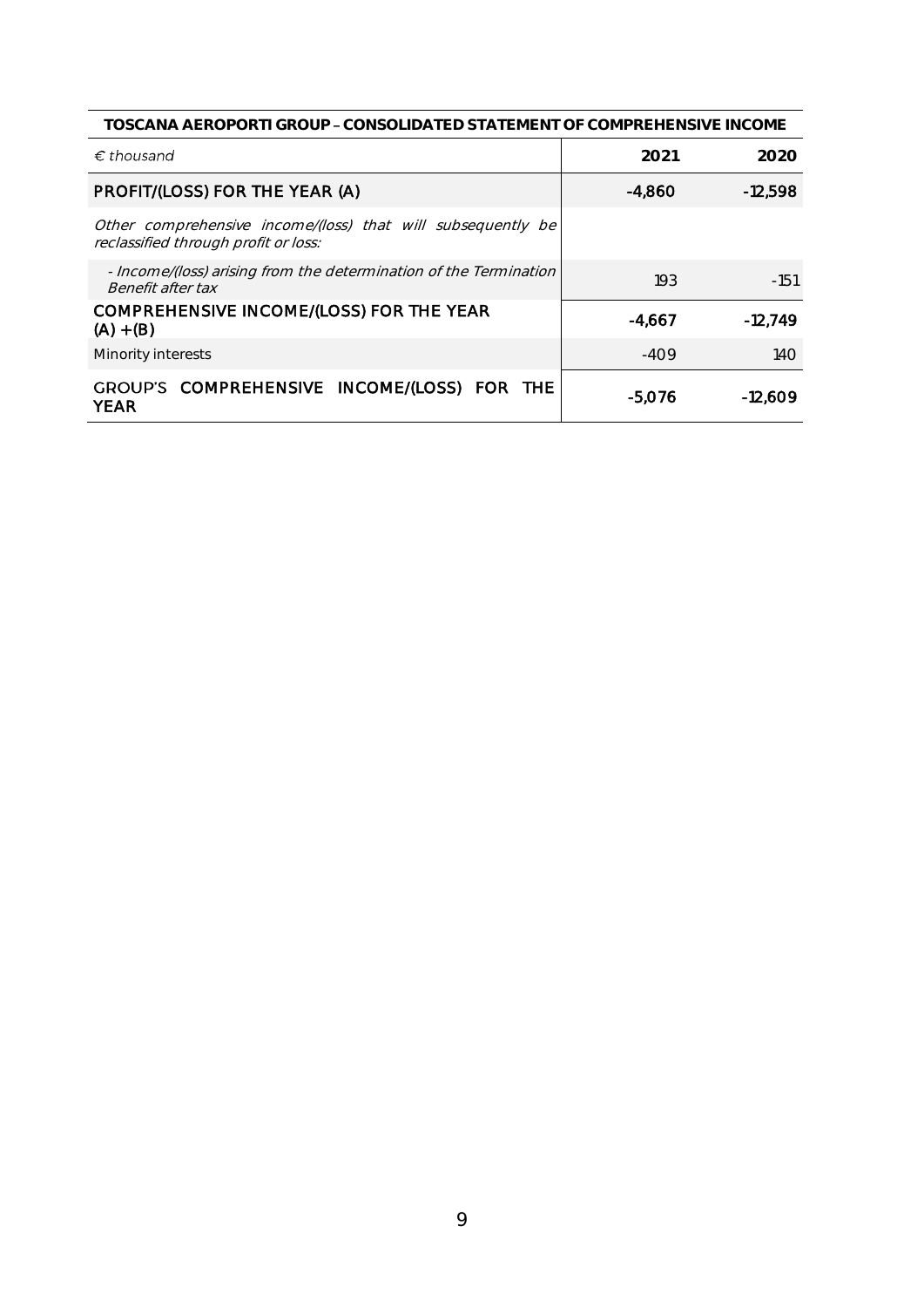| CONSOLIDATED STATEMENT OF FINANCIAL POSITION (€ thousand) |          |           |
|-----------------------------------------------------------|----------|-----------|
| <b>ASSETS</b>                                             | 2021     | 2020      |
| NON-CURRENT ASSETS                                        |          |           |
| Intangible Assets                                         | 189,119  | 177,760   |
| Property, plant and equipment                             | 29,022   | 29,476    |
| Rights of use                                             | 4,583    | 4,542     |
| Equity investments in other companies                     | 2,953    | 2,945     |
| Equity investments in Associate Companies                 | 632      | 613       |
| <b>Other Financial Assets</b>                             | 3,211    | 3,202     |
| Receivables from others, due beyond the year              | 162      | 272       |
| Deferred tax assets                                       | 13,076   | 4,986     |
| TOTAL NON-CURRENT ASSETS                                  | 242,757  | 223,796   |
| <b>CURRENT ASSETS</b>                                     |          |           |
| Trade receivables                                         | 16,233   | 13,180    |
| Tax assets for current taxes                              | 637      | 1,026     |
| Other tax receivables                                     | 2,342    | 3,194     |
| Receivables from others, due within the year              | 15,919   | 14,402    |
| Cash and cash equivalents                                 | 54,147   | 76,344    |
| <b>TOTAL CURRENT ASSETS</b>                               | 89,278   | 108,146   |
| <b>TOTAL ASSETS</b>                                       | 332,035  | 331,942   |
| <b>EQUITY AND LIABILITIES</b>                             | 2021     | 2020      |
| CAPITAL AND RESERVES                                      |          |           |
| Share capital                                             | 30,710   | 30,710    |
| Capital reserves                                          | 79,833   | 87,678    |
| IAS adjustments reserve                                   | $-3,229$ | $-3,229$  |
| Profit/(Loss) carried forward                             | $-586$   | 3,858     |
| Group's profit (loss) for the year                        | $-5,256$ | $-12,470$ |
| <b>TOTAL GROUP'S EQUITY</b>                               | 101,472  | 106,547   |
| MINORITY INTEREST                                         | 1,153    | 222       |
| <b>TOTAL EQUITY</b>                                       | 102,624  | 106,769   |
| NON-CURRENT LIABILITIES                                   |          |           |
| Provisions for liabilities and contingencies              | 2,213    | 2,016     |
| Provisions for repairs and replacements                   | 16,987   | 13,920    |
| Employee benefits funds                                   | 5,278    | 5,736     |
| Financial liabilities beyond the year                     | 94,037   | 103,014   |
| Financial liabilities for rights of use beyond the year   | 3,993    | 4,132     |
| Other payables due beyond the year                        | 2,778    | 368       |
| TOTAL NON-CURRENT LIABILITIES                             | 125,285  | 129,185   |
| <b>CURRENT LIABILITIES</b>                                |          |           |
| Financial liabilities due beyond the year                 | 50,711   | 46,026    |
| Financial liabilities for rights of use within the year   | 727      | 499       |
| Tax payables                                              | 32       | 5         |
| Other tax payables                                        | 9,928    | 9,706     |
| Payables to suppliers                                     | 30,580   | 23,968    |
| Payables to social security institutions                  | 1,596    | 1,322     |
| Other payables due within the year                        | 8,404    | 6,219     |
| Provisions for repair and replacement                     | 2,147    | 8,242     |
| TOTAL CURRENT LIABILITIES                                 | 104,126  | 95,988    |
| <b>TOTAL LIABILITIES</b>                                  | 229,411  | 225,173   |
| TOTAL EQUITY AND LIABILITIES                              | 332,035  | 331,942   |